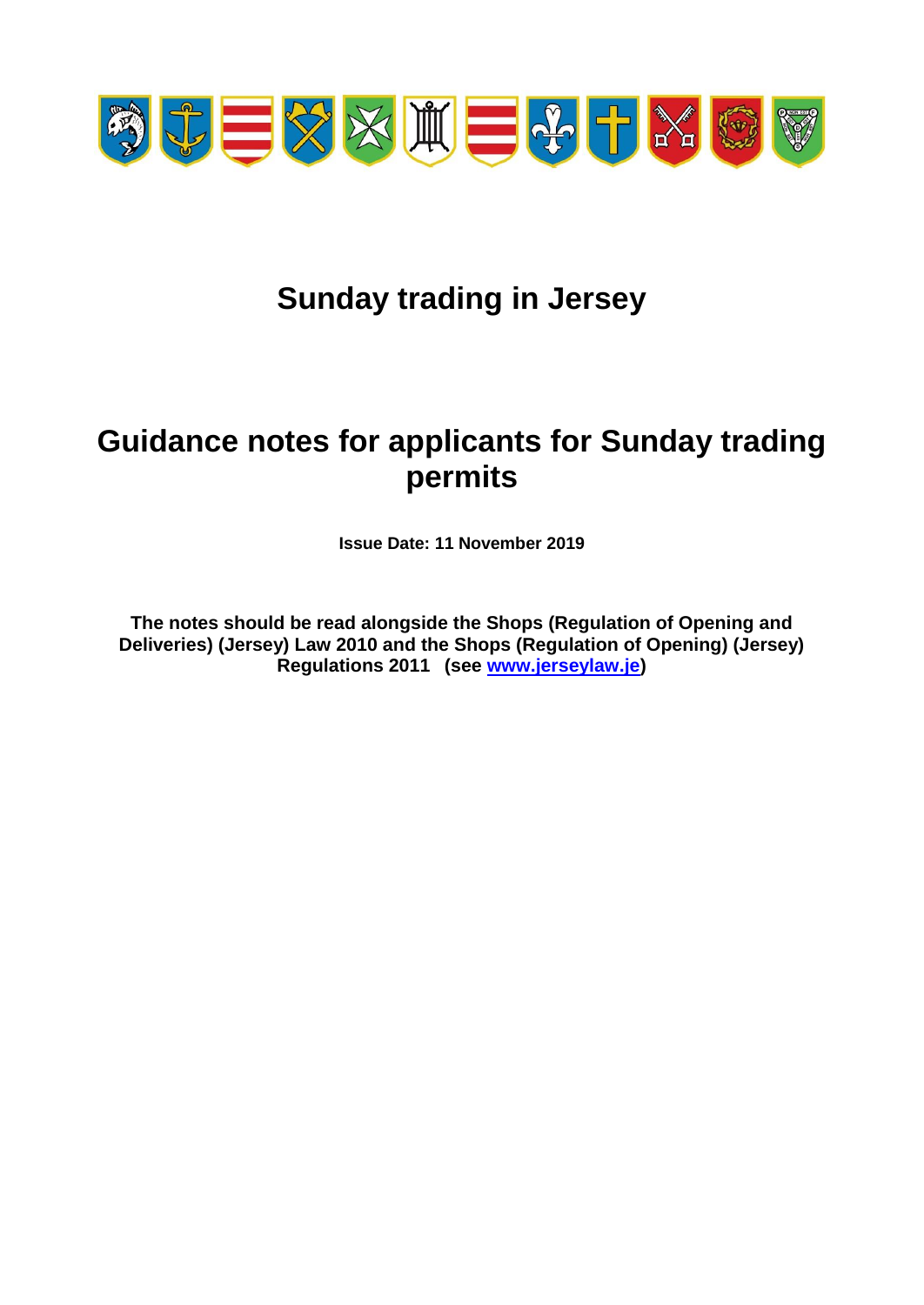# **Contents**

| 1.  |                                                                                             |
|-----|---------------------------------------------------------------------------------------------|
| 2.  |                                                                                             |
| 3.  |                                                                                             |
| 4.  |                                                                                             |
| 5.  |                                                                                             |
| 6.  | My shop doesn't fit within any of the exemptions. Do I need a permit to open on Sundays?3   |
| 7.  | My business is selling goods or services on a Sunday as part of an organised fête or event. |
|     |                                                                                             |
| 8.  | I intend to set up a stall at a car boot sale on a Sunday. Do I need a permit?4             |
| 9.  |                                                                                             |
| 10. |                                                                                             |
| 11. | Have the arrangements for pre-Christmas Sunday shopping changed?6                           |
| 12. | Can a shop open without a permit if it allows customers to 'look but not buy?'6             |
| 13. | How are the rules different for shops that sell goods versus those that provide services?7  |
| 14. |                                                                                             |
| 15. |                                                                                             |
| 16. |                                                                                             |
| 17. |                                                                                             |
| 18. |                                                                                             |
| 19. |                                                                                             |
| 20. |                                                                                             |
| 21. |                                                                                             |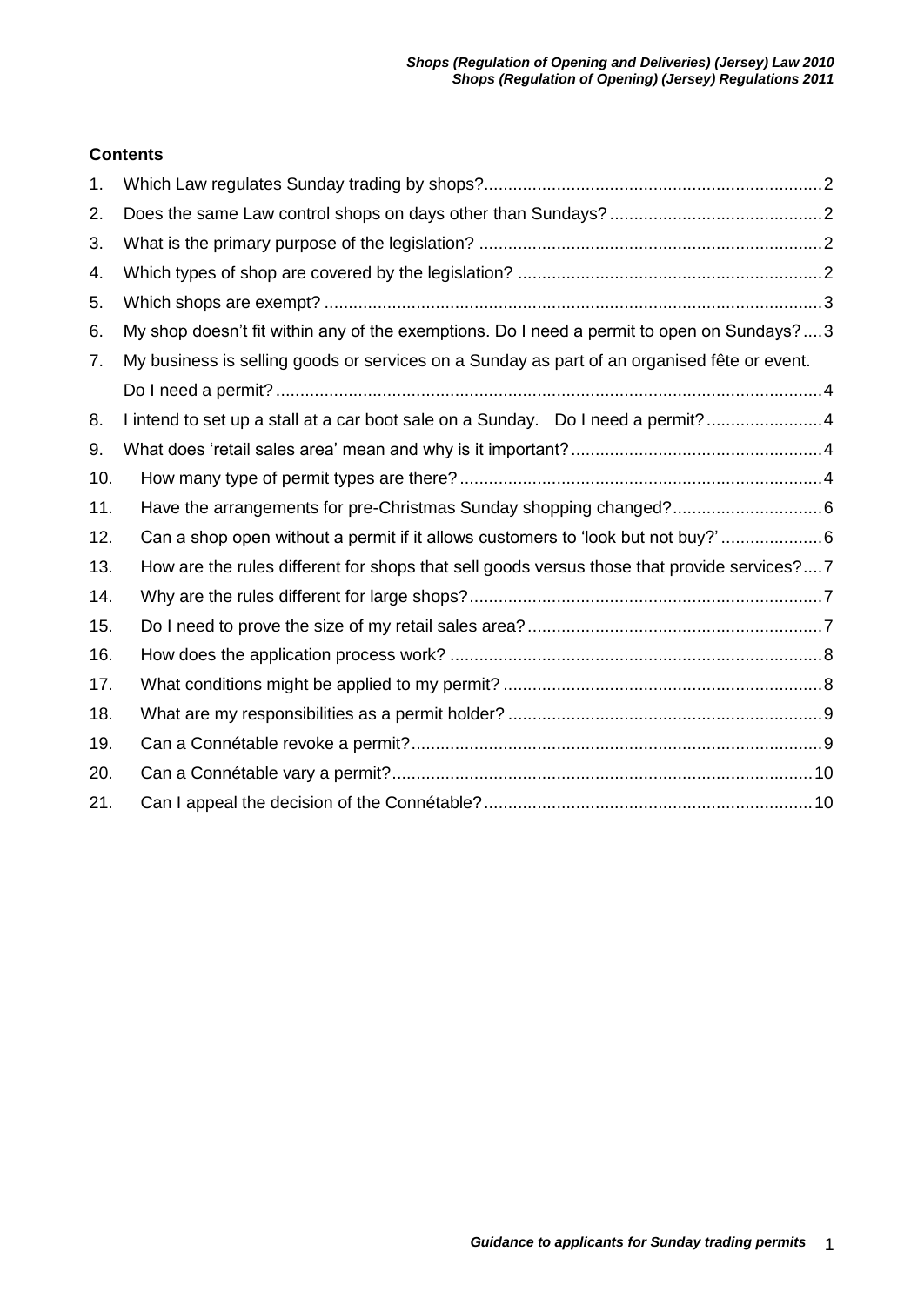# <span id="page-2-0"></span>**1. Which Law regulates Sunday trading by shops?**

The rules governing trading by shops on Sundays are set by –

the Shops (Regulation of Opening and Deliveries) (Jersey) Law 2010 and

the Shops (Regulation of Opening) (Jersey) Regulations 2011.

# <span id="page-2-1"></span>**2. Does the same Law control shops on days other than Sundays?**

The above legislation also provides scope to control trading by shops on the following specified days –

Good Friday,

Liberation Day,

Christmas Day

26 December ('Boxing Day').

For the avoidance of doubt, Easter Sunday is *not* a specified day for the purposes of the legislation. It is treated as an ordinary Sunday.

General references to 'Sunday trading' or 'Sunday opening' in this Guidance should be taken to mean trading on Sundays and at least some of the four specified days.

# <span id="page-2-2"></span>**3. What is the primary purpose of the legislation?**

The legislation prohibits shops from opening on Sundays and the other specified days unless one of the following two conditions are satisfied –

- a) that the shop falls within one of the categories of shop listed at Schedule 1 of the [2011 Regulations](https://www.jerseylaw.je/laws/revised/Pages/05.775.50.aspx) and is therefore exempt from the requirement for a permit, or
- b) that the occupier of a shop has obtained a permit from the Connétable of the relevant parish.

It also provides scope to regulate deliveries to shops.

# <span id="page-2-3"></span>**4. Which types of shop are covered by the legislation?**

The Law includes a broad definition of 'shop' –

*'"shop" means any place or vehicle used, whether permanently or temporarily, for any one or more commercial activities.'* <sup>1</sup>

It includes: high street stores; supermarkets; newsagents; florists; off-licensed premises; hairdressers and beauty salons; car boot sales, petrol stations and a number of other businesses.

 $\overline{a}$ <sup>1</sup> Article 1(1) Shops (Regulation of Opening and Deliveries) (Jersey) Law 201-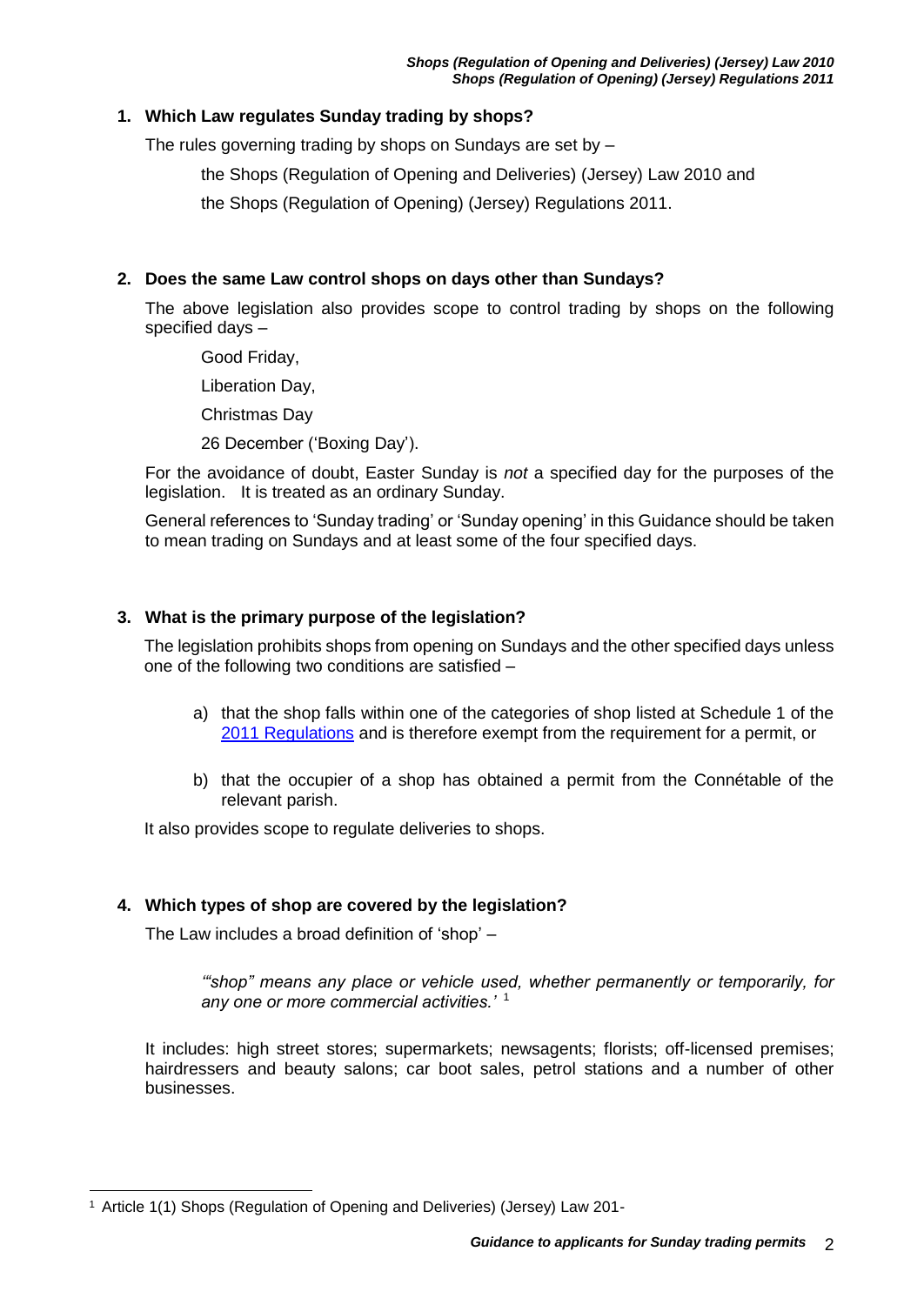# <span id="page-3-0"></span>**5. Which shops are exempt?**

Categories of shop that are deemed exempt are found at Schedule 1 to the [2011 Regulations](https://www.jerseylaw.je/laws/unofficialconsolidated/Pages/05.775.50.aspx) (see below). They include premises that have been awarded an on-licence to sell alcohol (e.g. pubs and restaurants) and cafes and coffee shops. Beach concessions, sports facilities, cab services and some other commercial activities are also exempt.

Exempt premises may open on Sundays or the other specified days, provided that they are not prevented from so doing by other laws.

Under the current rules only shops that are deemed exempt are able to open on Christmas Day.

#### Schedule 1 - EXEMPTIONS from the requirement for a permit

1. A shop that is open during permitted hours pursuant to an on-licence granted under the Licensing (Jersey) Law 1974.

2. A shop that is registered premises within the meaning of the Places of Refreshment (Jersey) Law 1967 (that is to say, it is registered as a place of refreshment under that Law) and is open pursuant to a permit granted under Article 13(4) of that Law.

3. A shop that is registered under Article 74 of the Medicines (Jersey) Law 1995, and is open only for the sale of medicines and other medicinal products and medical and surgical apparatus, appliances, instruments and supplies.

4. A shop that is open for the transaction of a business within the Port of St. Helier or Jersey Airport.

5. A shop that is open for the transaction on the foreshore of any business carried on under a concession granted by the Minister for Economic Development, Tourism, Sport and Culture.

6. Premises whose predominant use is as a sports or other recreational facility (for example, a golf course or tennis court).

7. A shop that is a bank and is open pursuant to an Order made under Article 4 of the Public Holidays and Bank Holidays (Jersey) Law 1951.

8. A service for the provision of the public transport of passengers, goods or freight by land, sea or air.

9. A cab service, within the meaning of Article 1(1) of the Motor Traffic (Jersey) Law 1935.

10. A tourist amenity, facility or attraction that does not undertake the supply of goods.

#### <span id="page-3-1"></span>**6. My shop doesn't fit within any of the exemptions. Do I need a permit to open on Sundays?**

Shops that do not fall within the scope of an exemption may only open on Sundays in accordance with a permit.

The 2011 Regulations establish a permit scheme to allow Sunday trading with the consent of the relevant Connétable. These Regulations have been amended with effect from the end of October 2019.

The type of permit for which a shop can apply is determined by two factors in particular –

- (a) The size of its retail sales area, and
- (b) whether the primary activity of the shop is the provision of goods or the provision of one or more services.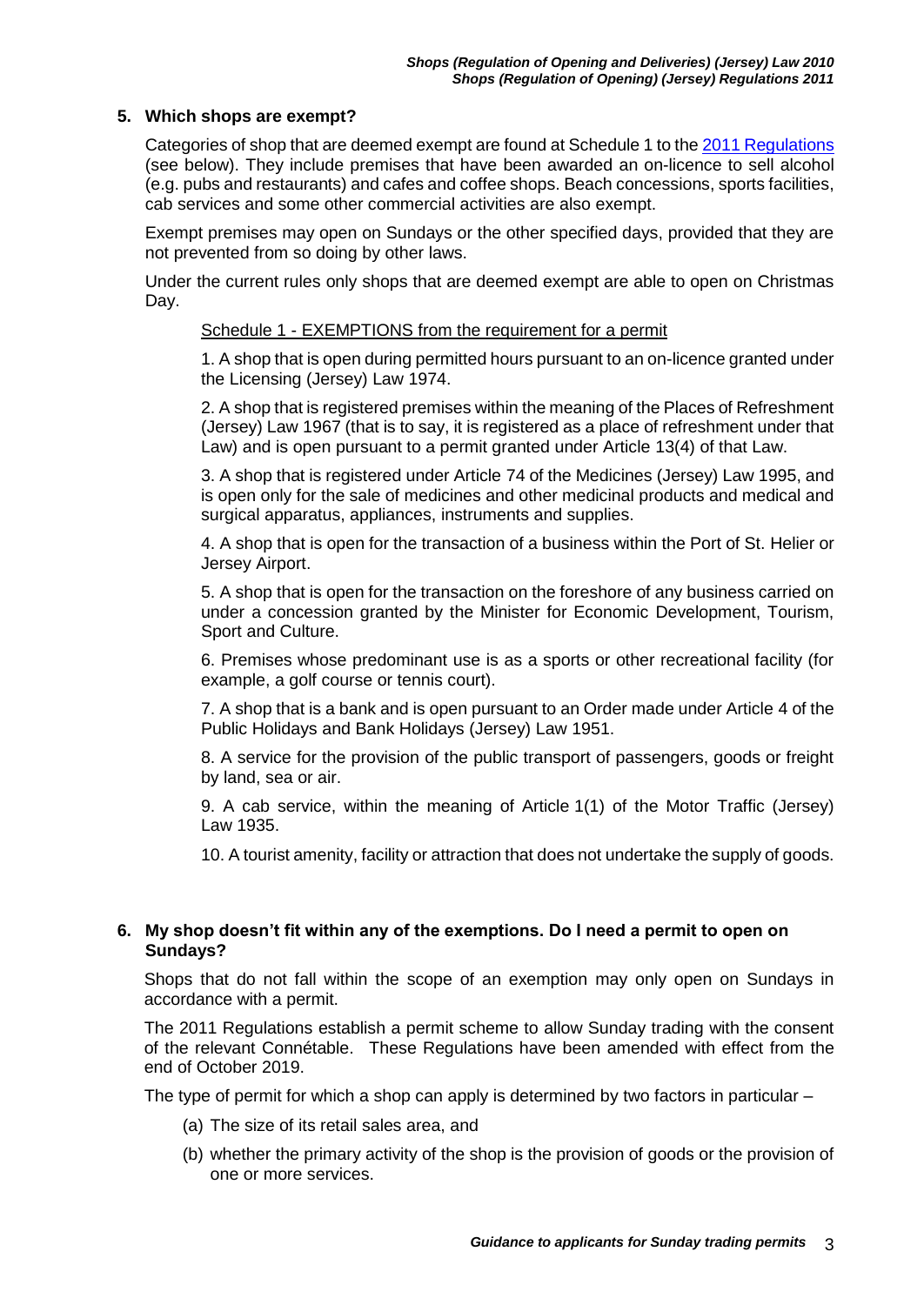The type of goods sold by a shop is not generally a relevant consideration, although the 2011 Regulations do contain a specific provision concerning the sale of fuel for motor vehicles (see below).

#### <span id="page-4-0"></span>**7. My business is selling goods or services on a Sunday as part of an organised fête or event. Do I need a permit?**

The fête or event organiser is responsible for applying for a permit. You should check that the organiser has secured a permit from the Connétable of the parish in which the fete or event is taking place.

#### <span id="page-4-1"></span>**8. I intend to set up a stall at a car boot sale on a Sunday. Do I need a permit?**

The car boot sale organiser is responsible for applying for a permit. You should be able to check that the organiser has obtained a permit because they will normally be required to display their permit in a prominent place at the sale site.

# <span id="page-4-2"></span>**9. What does 'retail sales area' mean and why is it important?**<sup>2</sup>

The retail sales area of a shop is the floorspace used for the 'commercial activity' of retail. This comprises the area that is dedicated to the sale or hire of goods, or the display of goods for sale<sup>3</sup>. It includes the working space behind any counter. Areas that are generally excluded include offices, storage areas (to which the public is not given access) and staff facilities such as staff kitchens or staff washrooms (to which the public is not given access).

For the purposes of the legislation, a business that dispatches or delivers goods treats the floorspace used for that purpose as 'retail sales area'.<sup>4</sup>

If a shop has more than one area from which it sells goods, the retail sales area is measured by adding all of these together. There is, however, a specific provision for shops over 700 square metres where a portion of that area is set aside for the sale of fuel to power a road vehicle (see pages 4-5 – Restricted Hours Permit).

The legislation does not permit a business to reduce its trading area to 700 square metres or less on Sundays or specified days in order to acquire a General Permit. The size of the retail sales area that is used on weekdays is the defining factor.

For the purposes of this Guidance, the following definitions are applied –

**Large shop** = a shop with a retail sales area in excess of 700 square metres

**Small shop** = a shop with a retail sales area of not more than 700 square metres.

NOTE - the strict legal definition of retail sales area is important. Applicants are strongly recommended to familiarise themselves with Regulation 2 of the [Shops \(Regulation of](https://www.jerseylaw.je/laws/revised/Pages/05.775.50.aspx)  [Opening\) \(Jersey\) Regulations 2011.](https://www.jerseylaw.je/laws/revised/Pages/05.775.50.aspx)

# <span id="page-4-3"></span>**10. How many type of permit types are there?**

There are three types of permit.

<sup>2</sup> 2011 Regulations, Regulation 2

 $3$  2010 Law, Article 1, Section 2 (a) (i)

 $4$  2010 Law, Article 1, Section 2 (a) (ii)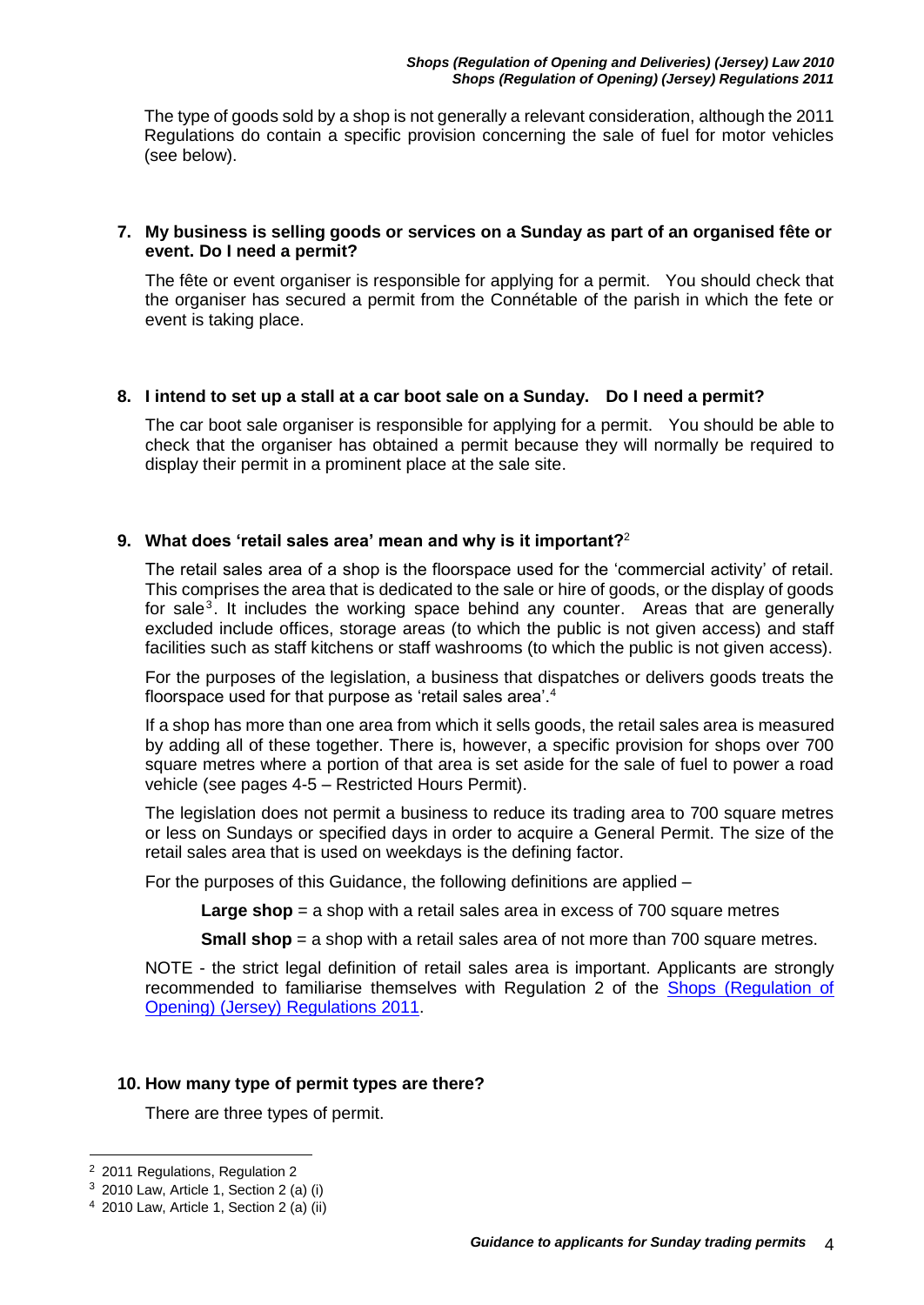# General permit

Occupiers of small shops are eligible to apply for a General Permit.

This permit may authorise the opening of a shop on  $-$ 

Sundays,

Good Friday,

Liberation Day,

26 December,

or any combination of those days.

A General Permit cannot authorise opening on Christmas Day.

Tourist amenities, facilities or attractions of any size may apply for this permit if the part of their retail sales area devoted to the supply of goods is not more than 700 square metres.

Any other shop that is primarily focused on service provision and in which the supply of goods is incidental to the provision of that service may also apply for a General Permit.

A Connétable can attach conditions to a General Permit to control opening hours, deliveries and certain other relevant matters.

A General Permit will be valid for up to one year. It will expire on 31st December of the year for which it is granted.

# Restricted Hours Permit

Occupiers of large shops are eligible to apply for a Restricted Hours Permit.

The Restricted Hours Permit may authorise the opening of a shop between 10.00 am and 4.00 pm on –

Sundays,

Good Friday,

Liberation Day,

- or any combination of those days.

A Restricted Hours Permit cannot authorise opening on either Christmas Day or 26 December.

A Restricted Hours Permit will be valid for up to one year. It will expire on 31st December of the year for which it is granted.

Provision is made for large shops that include a station or garage facility selling fuel or other source of power for motor vehicles (e.g. electricity sold via charging points). When applying for a Restricted Hours Permit, the occupier of such a shop may apply for permission to open the road fuel station for longer than the 10.00 am to 4.00 pm period that applies to the primary commercial activity or activities across the remainder of the shop. This provision only applies in cases where the retail sales area devoted to the road fuel station does not exceed 700 square metres.

In the above circumstances, a Restricted Hours Permit may allow –

a) the full site to open between 10.00 am and 4.00 pm, and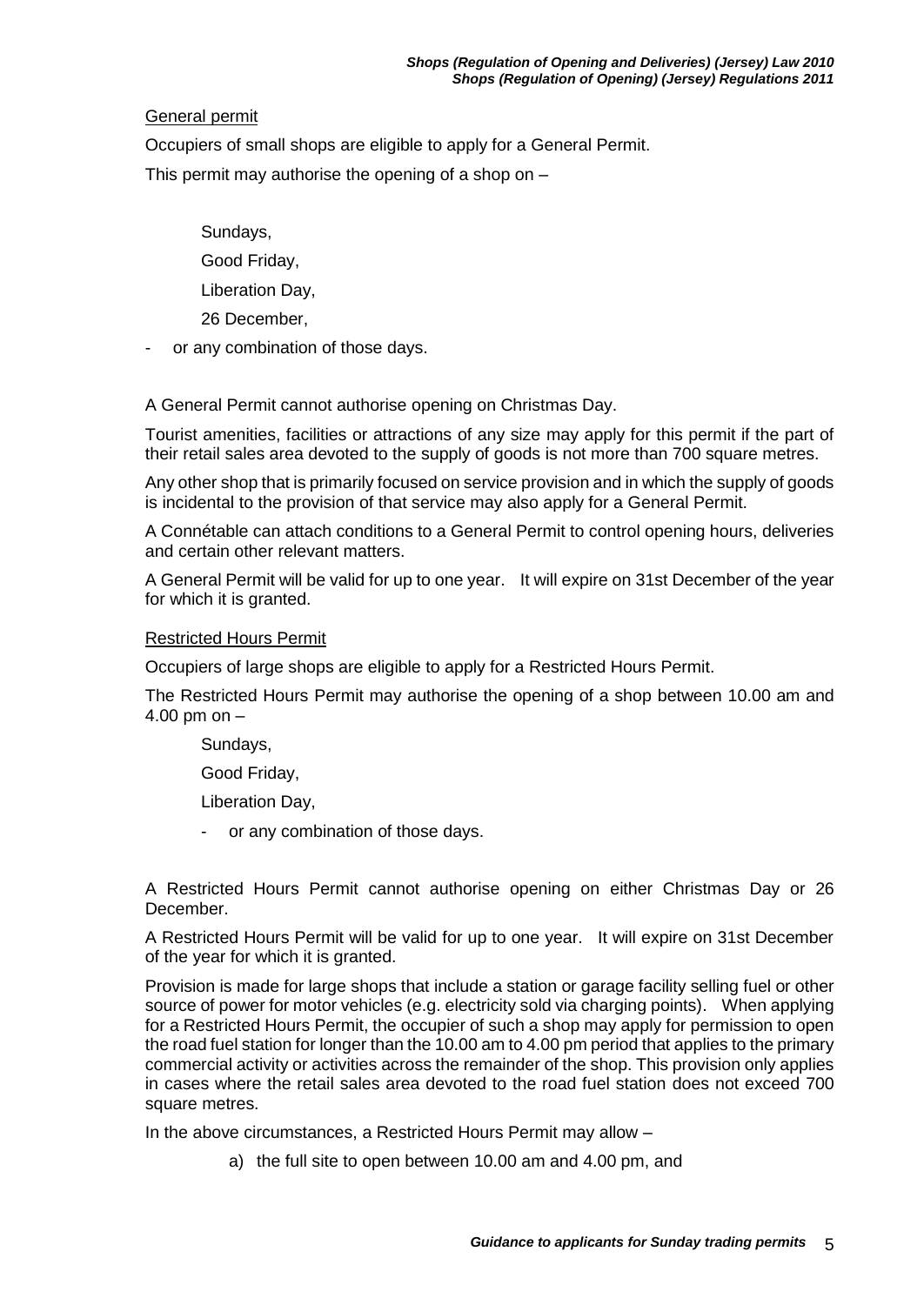b) the retail sales area devoted to road fuel sales to remain open for additional hours outside the 10.00 am to 4.00 pm period.

A Connétable may still restrict the opening hours of the road fuel station at a large shop having considered the scope for impact on the peace and tranquillity of the neighbourhood and the scope for nuisance to be caused to neighbouring residents. In such circumstances, the permitted hours that apply specifically to the road fuel station will be recorded on the permit.

#### Single permit

This permit may be granted to any shop. Organisers of one-off or occasional events that will provide goods and / or services on a Sunday may wish to apply for a single permit.

A single permit can authorise the opening of a shop on –

A specified Sunday,

Good Friday, or

Liberation Day.

Single Permits cannot allow a shop to open on Christmas Day or 26 December.

The occupier of a shop may apply for more than one single permit in a year. They may submit one or more applications at different times of the year. Alternatively, they may also submit a single application citing up to 5 dates on which they wish to be granted permission to open via a single permit.

An individual shop may not open for more than 5 days in any one year under one or more single permits.

# <span id="page-6-0"></span>**11. Have the arrangements for pre-Christmas Sunday shopping changed?**

Up until 2019, the Minister for Economic Development, Tourism, Sport and Culture had the power, after consultation with the Comité des Connétables, to declare any Sunday to be a special occasion.<sup>5</sup> This power was used to permit trading by almost all shops on a series of Sundays during the Fête dé Noué period.

The Blanket Permit is being discontinued with effect from 31 December 2019. The final Blanket Permits for 2019 have already been issued and will enable trading from Sunday 24 November through to Sunday 29 December 2019.

From January 2020, all shops may open on Sundays throughout the year (including through the Fête dé Noué period) in accordance with the terms of either a General Permit or a Restricted Hours Permit.

# <span id="page-6-1"></span>**12. Can a shop open without a permit if it allows customers to 'look but not buy?'**

Not unless it falls within one of the exempt categories of shop. The legislation regulates the opening of premises to the public and the exposure or display of goods for sale or hire. It does not matter whether a shop claims to be allowing browsing only or that no sales are completed on the day.

 $\overline{a}$ 

<sup>5</sup> 2011 Regulations, Regulation 4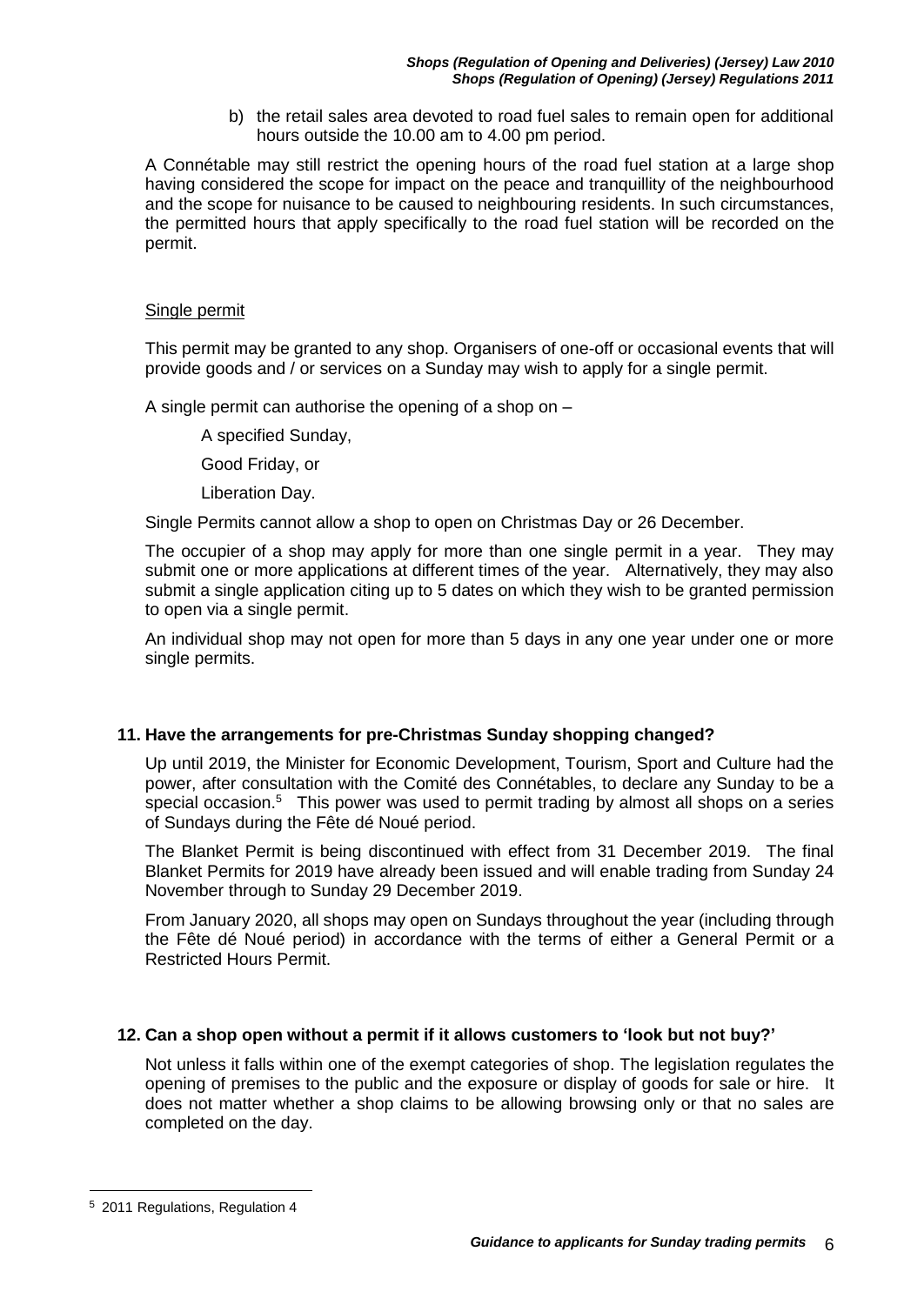#### <span id="page-7-0"></span>**13. How are the rules different for shops that sell goods versus those that provide services?**

Businesses whose principal activity is the provision of one or more services (e.g. a hairdresser, cinema or a theatre) are treated differently from those which primarily or exclusively sell goods.

The former may apply for a General Permit to open on every Sunday and specified days regardless of their size.

Shop that sell goods, (i.e. supermarkets, hardware stores etc) are treated differently if they have a retail sales area in excess of 700 square metres (large shops). Whereas occupiers of small shops can apply for a General Permit with potentially broad opening hours, occupiers of large shops that sell goods will need to apply for a Restricted Hours Permit that may authorise trading for up to 6 hours between 10.00 am and 4.00 pm. Alternatively, the occupier of any shop may apply for one or more Single Permits, which could authorise trading on only up to 5 Sundays or certain specified days each year for periods longer than 6 hours.

# <span id="page-7-1"></span>**14. Why are the rules different for large shops?**

The legislation applies tighter controls on large shops on the basis that they have an inherently greater risk of generating disruption in their neighbourhood if they trade on Sunday or specified days. It also applies a level playing field for shops across the Parishes.

#### <span id="page-7-2"></span>**15. Do I need to prove the size of my retail sales area?**<sup>6</sup>

The legislation creates a degree of commercial benefit for small shops, which have greater freedom to open and may open for longer periods on Sundays and other specified days. For that reason, an occupier of a shop that sells goods to the public is required to declare the retail sales area of the shop when making an application for a General Permit.

In previous years, the eligibility of a small shop for a General Permit was established by means of a mandatory plan, prepared and certified as accurate by a surveyor, showing the measurements and size of space that will be used as retail sales area.

While this is no longer a legal requirement, Connétables retain the right to demand a surveyor's plan and may be expected to do so in certain cases, including where –

- the application is for a new permit and the shop is not, in the opinion of the Connétable, obviously well below the 700 square metre limitation, or
- **the application is to renew an existing permit and the shop premises have** been modified to increase the retail sales area during the previous year.

Occupiers of shops will not normally need to provide a surveyor's plan if -

- the shop provides only services and not goods to the public
- the shop has a retail sales area in excess of 700 square metres and does not include a road fuel station
- the occupier has previously applied for and obtained a General Permit and has not since altered the size or layout of its retail sales area
- $\bullet$  the shop is a vehicle.

 $\overline{a}$ 

<sup>6</sup> 2011 Regulations, Regulation 8 (6)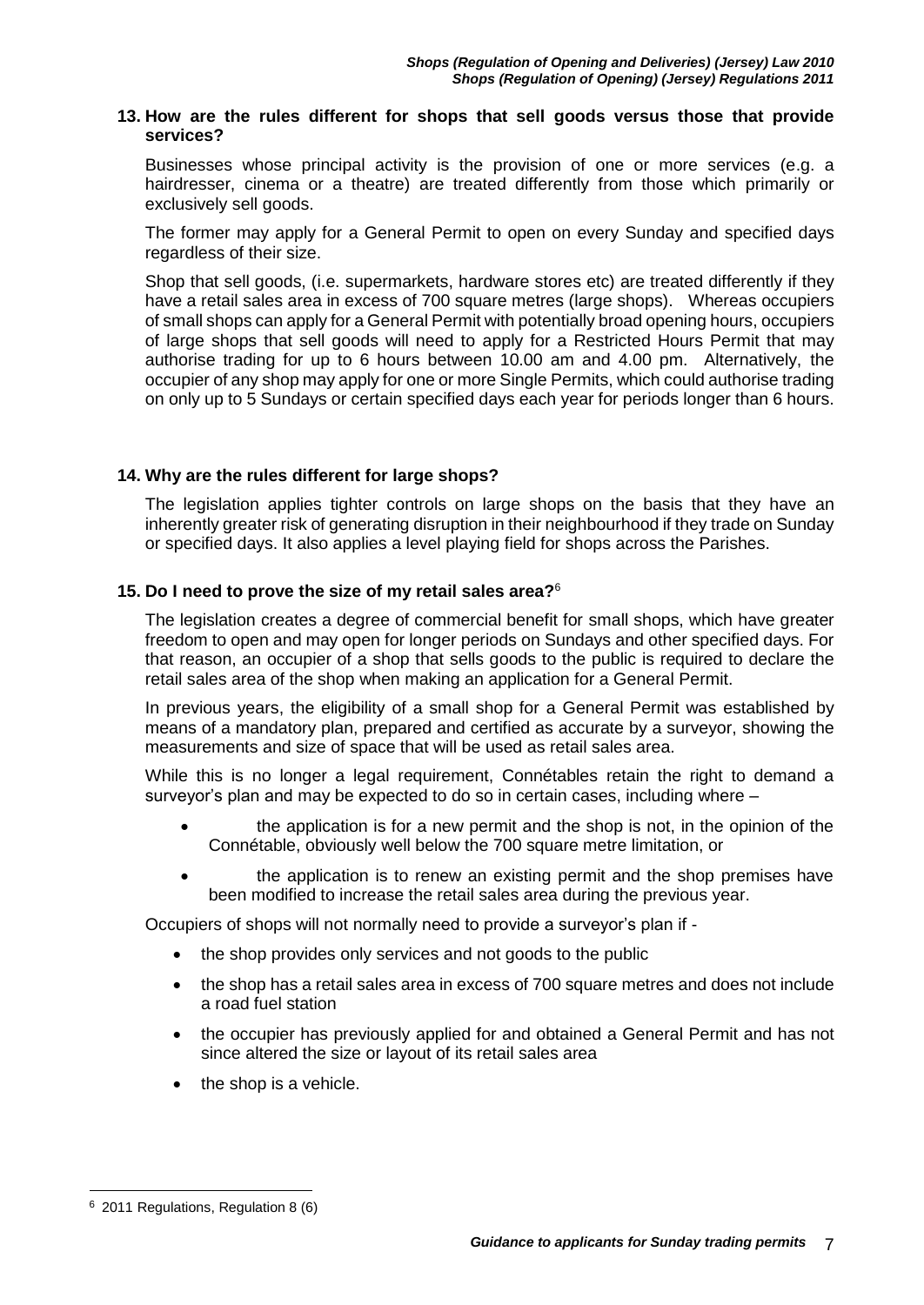#### <span id="page-8-0"></span>**16. How does the application process work?**

Shops must apply for a permit to the Connétable of the Parish in which they are situated, using the approved form for the General Permit, Single Permit or Restricted Hours Permit.

A Connétable will consider the series of factors listed at Regulation 10 of the Shops (Regulation of Opening) (Jersey) Regulations 2011 before deciding whether or not to grant a permit. What this means is that a Connétable shall have regard –

- to the peace and tranquillity of a neighbourhood, and the avoidance of nuisance to residents, on the days and times that the occupier has applied for permission to open
- in particular, to the kind and size of a shop to which the permit will apply, and to any noise, traffic and litter that are likely to result from its opening under the permit.

On the basis that large shops tend to have greater scope to affect the relative peace and tranquillity of their neighbourhood (e.g. by generating noise, traffic or litter), an applicant for a Restricted Hours Permit will be expected to include as part of their application an operating statement describing the specific action or actions they will take to reduce the risk of negative impact.

Examples of actions that might be taken could include the use of staff to assist with traffic / parking on site during busy periods, scheduling deliveries to take place at particular times of the day or engaging staff to conduct litter checks outside premises.

When determining an application, a Connétable may inspect a shop, or appoint someone to do so. An appointed inspector will report to the Connétable in writing and provide the applicant with a copy of the report. The Connétable will inform the applicant that they may make written representations in respect of this report. The Connétable will then consider both the inspector's report and any written submission when determining the application.

While Connétables will endeavour to determine all permit applications within 28 days, this may not always be possible. Some straightforward applications may be processed within a matter of days. More complex applications (such as those for larger stores operating in more densely populated residential areas) should be expected to take longer to determine.

Having determined the application, the Connétable will respond to the applicant in writing to inform them of the decision and supply the relevant permit or, if the application has been refused, to notify the applicant of the appeal procedure.

If a Sunday trading permit is issued, it must be displayed by the permit holder in a conspicuous place when it is required for the shop to open (on Sundays and specified days).

# <span id="page-8-1"></span>**17. What conditions might be applied to my permit?**

Connétables have broad powers to apply conditions on permits to ensure that shops trading on Sunday and specified days do not adversely affect the public's enjoyment of those days.

Conditions can include (but are not limited to) restricting opening hours, restricting the number and timing of deliveries, and specifying arrangements for parking and traffic management.

These conditions will vary on a permit-by-permit basis, as different shops in different locations will have a varying impact of peace and tranquillity, etc.

These conditions may be appealed against by dissatisfied applicants (see question 21 on page 10 - Can I appeal the decision of the Connétable?).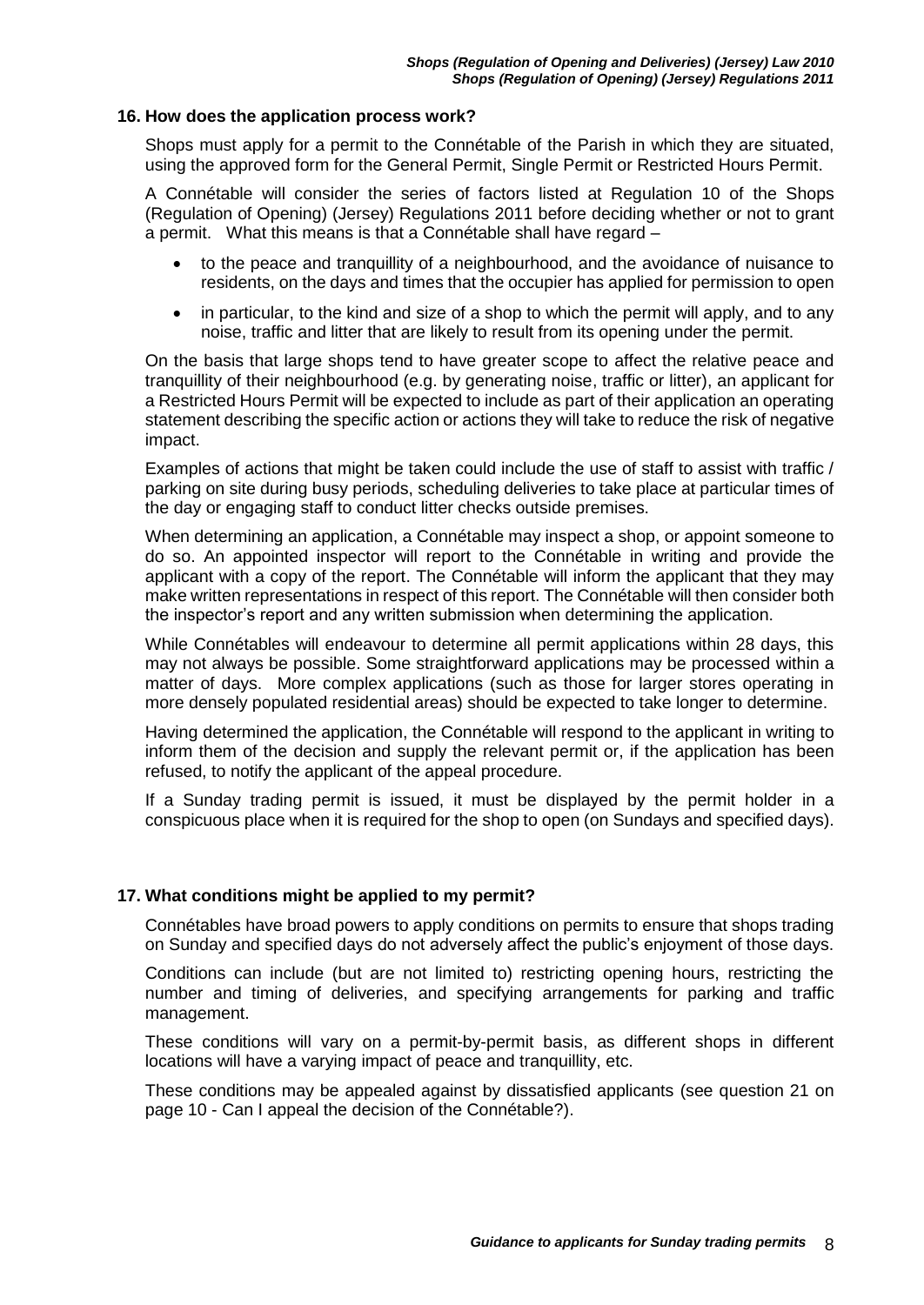#### <span id="page-9-0"></span>**18. What are my responsibilities as a permit holder?**

The permit holder, for the purposes of the legislation, is the business to which it is granted. If you are the manager of the business or branch of the business that holds the permit, your employer may expect you to fulfil the responsibilities of the permit holder. You may wish to clarify this with your employer.

General permits contain automatic conditions that require permit holders to notify the Connétable if certain aspects of a business are changed<sup>7</sup>. Permit holders must notify the Connétable within 7 days if -

- There is any change in the size of the retail sales area of the shop for which the permit is granted.
- If the manager of the shop changes.
- There is any change of the predominant use of the shop.
- If the permit holder ceases to occupy a shop.

Similar automatic conditions will be applied to Restricted Hours Permits.

Permits must be displayed in a conspicuous place, easily visible to customers, when the shop is trading on a Sunday or specified day.<sup>8</sup>

If a permit holder changes premises and leaves a shop, any Sunday trading permits (single or general) that are in force in respect of that shop cease to have effect. <sup>9</sup>

A Sunday trading permit holder must provide the permit on demand to the Connétable or to a person appointed by the Connétable (this demand can be made on any day, not just Sunday). The permit holder has the right to demand to see authorisation in this case.

# <span id="page-9-1"></span>**19. Can a Connétable revoke a permit?<sup>10</sup>**

A Sunday trading permit does not grant a permanent right to trade. A Connétable can revoke a permit if they have cause to do so.

The specific conditions which allow a Connétable to revoke a previously issued permit are-

- If one or more conditions of the permit have been contravened.
- If the opening of the shop is damaging the peace or tranquillity of the neighbourhood or causing nuisance to residents.
- In the case of a General Permit only, if the shop no longer fulfils the requirements for the grant of a General Permit (i.e. if the size or type of business has changed).
- If the permit holder has been convicted of any offence under the Shops (Regulation of Opening and Deliveries) (Jersey) Law 2010.

The legislation allows a Connétable to revoke a permit even if the holder has been convicted of an offence that does not involve the particular permit. For instance, if a company occupied two shops in different parishes and was convicted of an offence under the Shops (Regulation of Opening and Deliveries) (Jersey) Law 2010 carried out in one parish, the Connétables of both parishes would have grounds to revoke the respective licences.

<sup>7</sup> 2011 Regulations, Regulations 12 (1) to (3)

<sup>8</sup> 2011 Regulations, Regulation 12 (4)

<sup>&</sup>lt;sup>9</sup> 2011 Regulations, Regulation 17

<sup>10</sup> 2011 Regulations, Regulation 18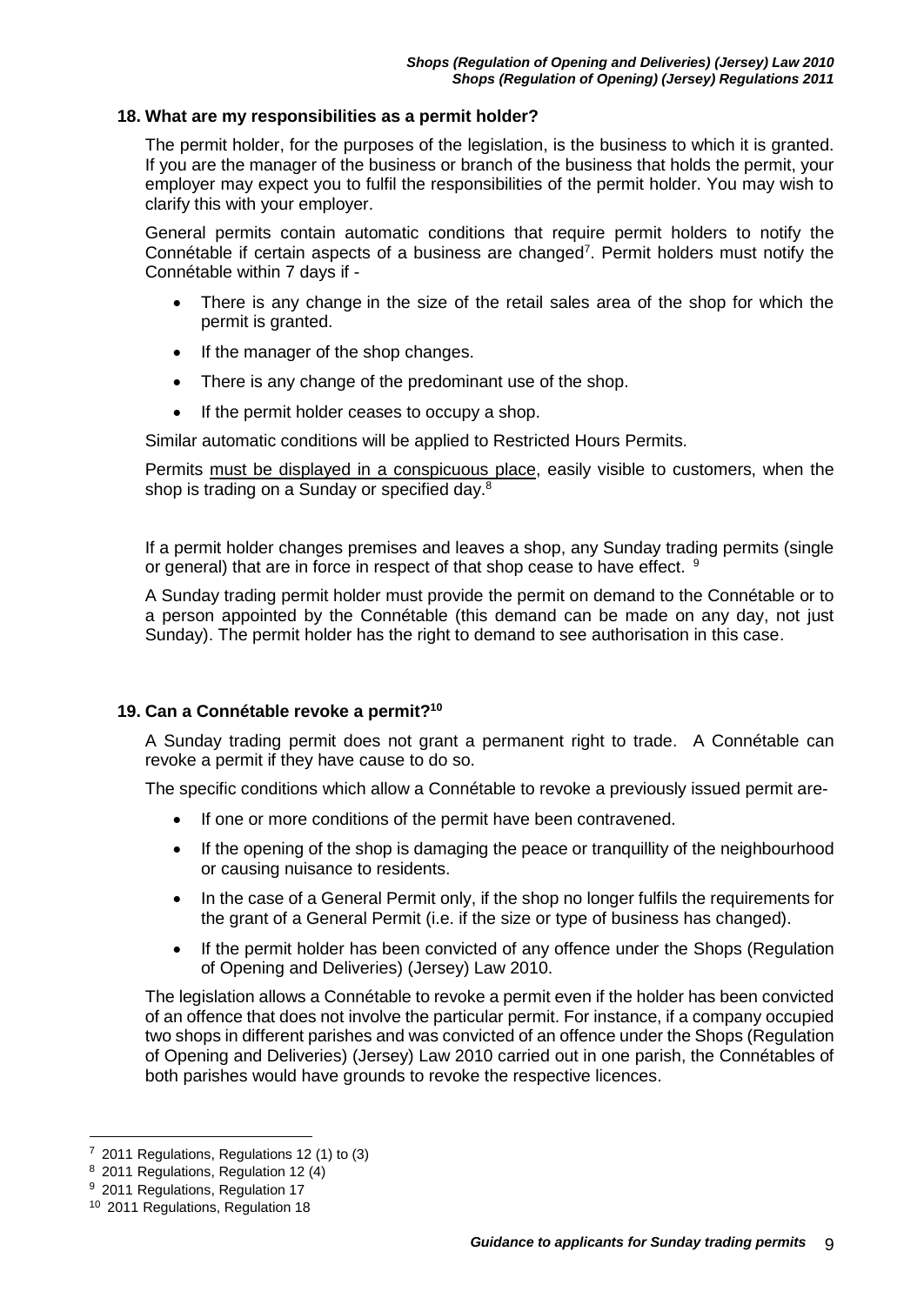If a Connétable proposes to revoke a permit, the Connétable will give the permit holder notice in writing of his or her intention to do so. The written notice will specify the reasons for doing so and inform the permit holder that they may respond with a written representation within 21 days.

The Connétable will consider the permit holder's representation when it arrives or, if 21 days have passed with no representation being provided, the Connétable will make a decision. A Connétable can allow a permit holder additional time to respond if they see fit.

The Connétable will then determine the application and write to the permit holder with a final decision. If the permit is to be revoked or amended, the Connétable will inform the permit holder of their right of appeal to the Comité. The Connétable will follow this process even if the revocation of a permit is as a result of the holder having committed an offence under the Shops (Regulation of Opening and Deliveries) (Jersey) Law 2010.

A Connétable does not have to follow this process if they choose to refuse a new application for a permit, including an application for a business that has previously held a permit (for instance when a new permit is required at the beginning of a year).

A permit holder may appeal to the Comité des Connétables against the decision of a Connétable to revoke a permit.

#### <span id="page-10-0"></span>**20. Can a Connétable vary a permit?<sup>11</sup>**

A Connétable has the power to modify (vary) Sunday trading permits previously issued to shops. The Connétables have wider powers to do this than to revoke permits and can do so on any reasonable grounds. For example, a Connétable could add a condition in June to a permit issued in January requiring that a business must implement a traffic management system when it is trading on Sunday to ensure that traffic congestion is minimised.

Permit holders may also write to the Connétable to request that an existing permit be varied.

If a Connétable wishes to vary a permit or intends to refuse to change a permit as the holder has requested, then the Connétable will write to the permit holder to give notice of the intention to do so. The Connétable will specify the reasons for doing so and will inform the permit holder that they may respond with a written representation within 21 days.

The Connétable will consider the permit holder's representation when it arrives or, if 21 days have passed with no representation being provided, the Connétable will make a decision. The Connétable will then write to the permit holder and confirm the decision and inform the holder of their right of appeal to the Comité des Connétables.

A permit holder has the right to appeal if they are dissatisfied with the Connétable's decision to either vary or refuse to vary a permit.

# <span id="page-10-1"></span>**21. Can I appeal the decision of the Connétable?**

The legislation makes provision for two levels of appeals against decisions made in relation to Sunday trading, firstly to the Comité des Connétables to review a decision of a Connétable <sup>12</sup> , and then to the Royal Court against the decision of the Comité des Connétables<sup>13</sup>.

The legislation gives three grounds for appeal-<sup>14</sup>

<sup>11</sup> 2011 Regulations, Regulation 16

<sup>12</sup> 2011 Regulations, Regulation 20

<sup>13</sup> 2011 Regulations, Regulation 21

<sup>14</sup> 2011 Regulations, Regulations 19 (1) and 20 (1)